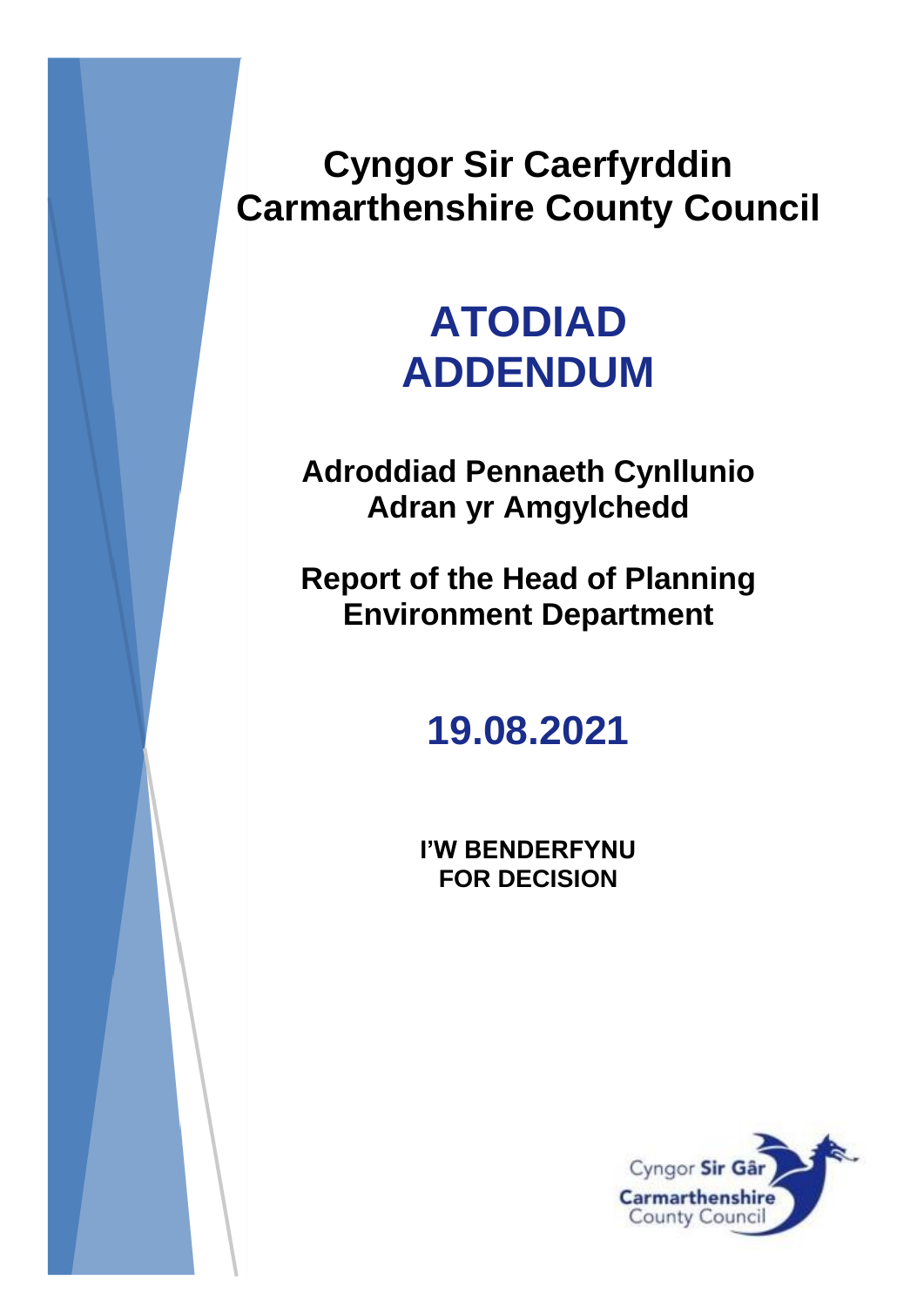| <b>Application No</b>   | W/35975                                                     |                                                                                                                                                                                       |
|-------------------------|-------------------------------------------------------------|---------------------------------------------------------------------------------------------------------------------------------------------------------------------------------------|
|                         |                                                             |                                                                                                                                                                                       |
| <b>Application Type</b> | <b>Full Planning Permission</b>                             |                                                                                                                                                                                       |
| Proposal &<br>Location  | <b>PIGEON</b><br><b>CLAY</b><br>FARM, WHITEMILL, CARMARTHEN | CHANGE OF USE OF LAND AND BUILDINGS FOR THE<br>PURPOSES OF A CORPORATE EVENTS VENUE TO HOLD<br>SHOOTING, FISHING<br><b>DEER</b><br>AND<br>MANAGEMENT ACTIVITIES AT LAND NEAR PANTGWYN |

#### **Correction**

The penultimate sentence of the first paragraph under the sub-heading 'Clay Pigeon Shooting' that presently reads…. '21no. clay traps are located near to the 8 no. firing locations' should correctly read **'Fifteen clay traps are located near to the 7 no. firing locations.**'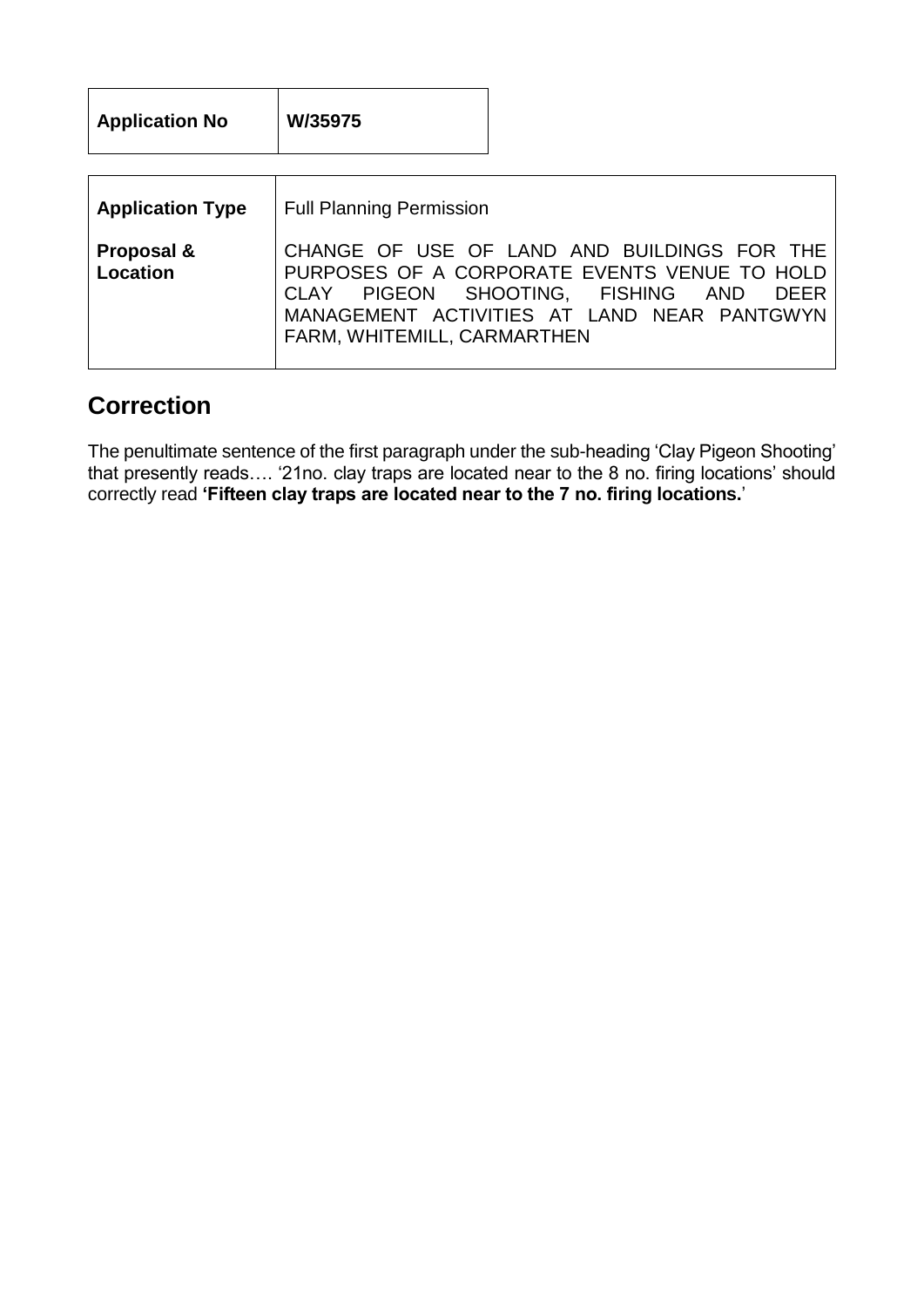| <b>Application No</b> | W/37473 |
|-----------------------|---------|
|                       |         |

| <b>Application Type</b> | <b>Full Planning Permission</b>                                                                                                      |
|-------------------------|--------------------------------------------------------------------------------------------------------------------------------------|
| Proposal &<br>Location  | RETENTION OF CLAY PIGEON TRAPS, SHOOTING<br>POSITIONS AND ASSOCIATED STRUCTURES AT LAND NEAR<br>PANTGWYN FARM, WHITEMILL, CARMARTHEN |

#### **Correction**

The opening sentence under the sub-heading 'Proposal' that presently reads…. 'In total the application site area includes 19 Clay trap locations and 7 firing locations. The application site area the subject of this application relates only to these 26 different locations albeit the wider site area is outlined in blue which effectively indicates that it is within the same ownership' should correctly read:

In total the application site area includes **15 clay trap locations and 7 firing locations**. The application site area the subject of this application relates only to these **22** different locations albeit the wider site area is outlined in blue which effectively indicates that it is within the same ownership. 'Fifteen clay traps are located near to the 7 no. firing locations.'